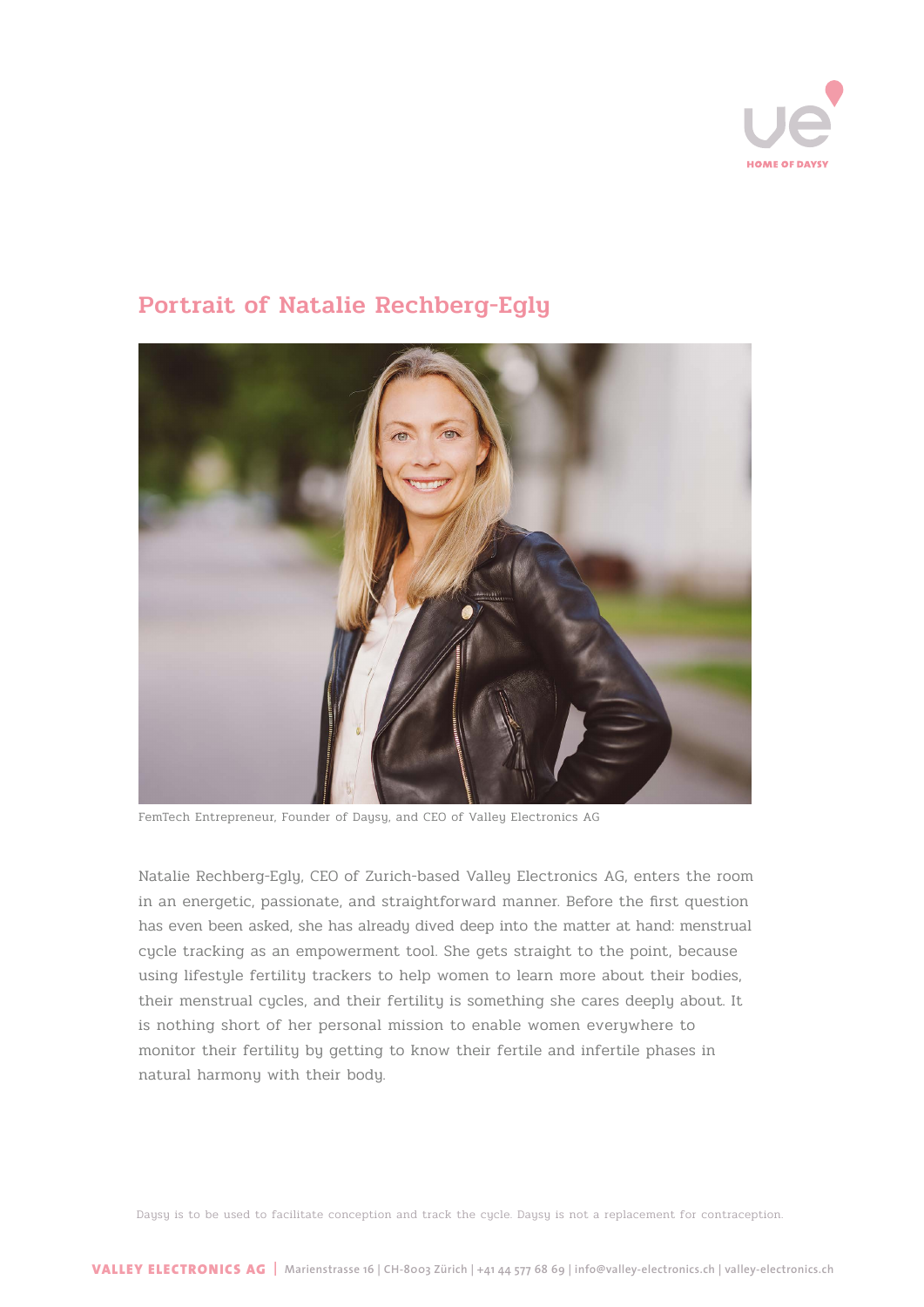

## "I want to provide a female perspective!"

In so doing, she is following in the footsteps of her father, Dr. Hubertus Rechberg, who is the company founder and a pioneer in the field of automated menstrual cycle tracking. In 1986, he developed the first personal fertility computer, Baby-Comp, to support his wife by providing her with the information she needed to identify the days in each cycle when she was likely to conceive; this was many years before any of today's fertility tracking apps were available on the market. As the eldest of four daughters, Natalie watched her father develop innovative and technologically-advanced methods for fertility tracking from an early age. His vision then is hers today, and she works continuously to make fertility computers ever more user-friendly and ever more precise.

## "My father has inspired my passion, my drive and my business sense!"

Natalie Rechberg-Egly completed a degree in International Communications/ Business Studies at Franklin University in Switzerland in 2004, followed by a Master's degree in Marketing at the University of St. Andrews School of Management in Scotland in 2006. During her studies, she also worked at her father's business, Valley Electronics. After finishing higher education, she gained external experience in consulting companies, working as an Account Coordinator at JB Cumberland in New York from 2006 to 2007 and as a PR Executive at Farner Consulting AG in Zurich. She kept sight on the progress of the fertility tracker market, with an eye on the growing number of women looking for an easy-to-use, natural method for menstrual cycle tracking.

In September 2008, Natalie Rechberg-Egly returned to Valley Electronics, working in several departments in the company. At first, she worked as a manager for Business Development at Valley Electronics AG in Zurich; she founded Valley Electronics LLC in June 2009 and has since been the CEO of this company and in charge of the US business.

Since August 2013, Natalie Rechberg-Egly has held the position of Chief Executive Officer for Business Development and Development of New Products at Valley Electronics AG. In 2014, she was responsible for the launch and distribution of

Daysy is to be used to facilitate conception and track the cycle. Daysy is not a replacement for contraception.